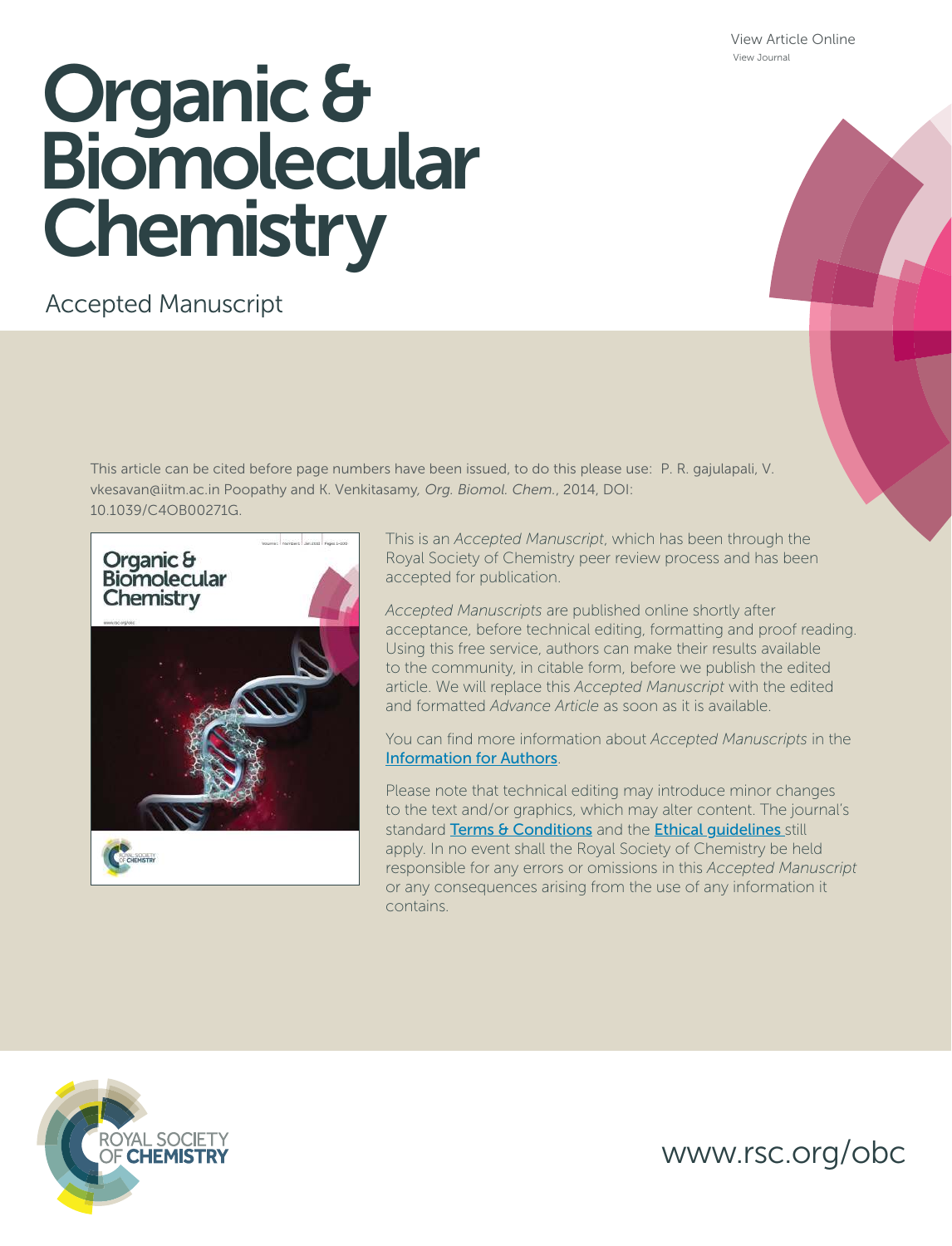Cite this: DOI: 10.1039/c0xx0000

www.rsc.org/xxxxxx

ARTICLE TYPE View Article Online DOI: 10.1039/C4OB00271G

### Organocatalytic Asymmetric Decarboxylative Cyanomethylat: Isatins usingoline DeriBrefunctional Thiourea

G.V. Prathap Redelyopathy Vinayagamd Venkitasamy Kesavan

Received (in XXX, XXXXXXXXXXXXX 20XX, AcceptdXth XXXXXXXXX 20XX  $5$  DOI:  $10.103000000x$ 

First asymmetric decarboxylative cyanomethylation of isatsims is freepotitonalherewith thiourea derived promobing in good yields and enantions between the strategy enables the construction of varianomethylene substituted axindoles in enantioelective manner. Enantioselective synthesis akkak alka oeen accomplished steps.

#### <sup>10</sup> Introduction

cyanoacetic achiral version of cyanometh<sub>1</sub> atio isatins had been reported or the best of our knowledge

sothere is no report on enantioselective synthesi, of :<br>Pharmacologically active scaffolds present in natural products on the firstective synthesial ive inspire the syntheticochemists ize analogs of the same to inspire the syntheticochemists analogs of the same to increase molecular dittentiony. oxindole is one such scaffold which received much attention due to its wide biological  $15$  activity. Herein we disclose the forstectionet decarboxylative  $\epsilon$  salignethylation of isatins with good  $\chi$  eld enantioselectivities rosing derived thiourea catalyst. **Organic & Biomolecular Chemistry and Pied Manuscript** 

Intermediatis a versatile building block to various natuproducts. The reported methods to enantiopurbydroxy oxindoles can be broadly cla metal catalysis organocatalysisrboxylative addit 20 of malonic acid half thioeste<del>rke MAHT Ma</del>nich is an effective waforming  $C$  bond enantioselectively was to synthesize intermediates A recent communicat discloses the use of Ytterbium complex of P construction-hydroxy oxindoles ashi and wookers  $25$  accomplished the synthets intermediate sing asymmetric aldol reaction. resulting intermediates of the protocols require multiple synthetic trans

accomplish the synthesis of natural products sud 1, etc. 30 Existence of few methods hesizing intermediate stimulated us to develop a methodology for the

hydroxy oxindoles. Moreover, devoid of nitroge intermediatdemand multiple synthetic steps to total synthesis of naturalg production of 35 group as shown in intermed bated definitely shor

synthesis of natduratspe.g. Alline, ettedg I).

Although decarboxylative addition using -MAH<sub>Figl</sub> selection Fig1 Selected examples of bioactive molecules which can be s ketoacids is well explored, there are only  $f \leftarrow$ from immediatein fewer steps literature for the enantioselective decarboxylative addition of **CJ** 

#### Results and discussion

a Chemical Biology Laboratory, Department of Biotechnology, Bhupat and Jyothi Mehtha School of Biosciences Bustldting, offind Lan Livitudly decarboxylative cyanomethylation was in Technology Madras, Chennais, India. F442251 4102; Tel:using cinchona bases and its derii)atwrestreatti... ( 91-44-2257 4124; mahilykesavan@iitm.ac.in Authors contribute equally with 1.1 equivalent oafetic @tid the presence chiral base (5 mo)l in THF at C2(Table 1, enthies Exicept

Electroni6upplementyar Information (ESI) DOI:10.1030000000x/ ICD, these chiral bases catalysed the formati

This journal The Royal Society of Chemisterny [journal] [journal]  $jear[vol,]00000$  | 1



40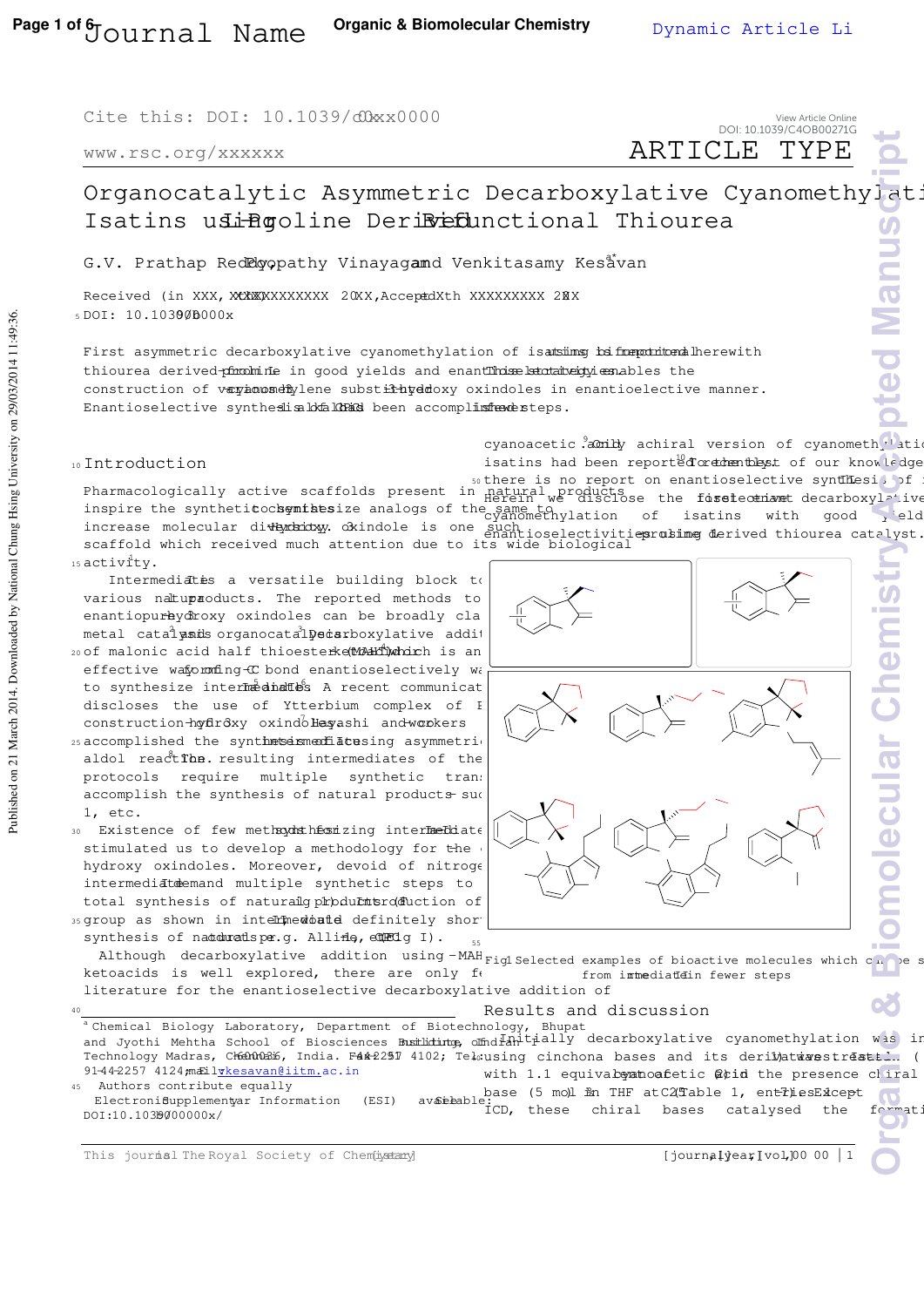cyanomethylated promuctalthough satisfactory yields new enantioselective transformation is genfongoing ch obtained, the enantioselectivities were found to whe head of Tanahecl chemists. In order to identify a sui view Article Online<br>20 entries )1. Since exepilored chiral bases failed to fobeliayeandunethylationsployeed the AGA (A-phy2AG non expected outcome, we turned our attention to ovtail functiong and catalyst containing tertiary 5 amine and 5 thiourea organocatalysts. Widely used bifunctionahld thioun seabeen developed in our (unpubriatsineyd 4i and 4) were employed (5 mol  $\frac{2}{3}$  accomplish results) We hope that priline derived bifunctional enantioselective cyanomethylation Amfoniys variowarganocatalystill emerge as an efficient catalyst bifunctional thiourea orgañ be that the enantioselective reactions. In addition the modul derived thiourea yielded the product with betterorgannicats all estimative allow the possibility of altering 10 (Table 1, entry 9), but still there is a lot of enleronic improblements at stereogenic centre bearing th **ORGANIC CORGANIC CORGANIC CORGANIC CORGANIC CORGANIC CORGANIC CORGANIC CORGANIC CORGANIC CORGANIC CORGANIC CORGANIC CORGANIC CORGANIC CORGANIC CORGANIC CORGANIC CORGANIC CORGANIC CORGANIC CORGANIC CORGANIC CORGANIC CORGAN** 

Table Screning of organocatorlyementioselective decarboxylative cyanomethylation of isatins

in enantioselectivity.



- functionality. We were delighted to observe that synthesized thibabeasficiently catalyzed the formation 30 produc $6a$  with good yield and enantioselectivity (Tab
- entries-131 N-Me derituave of organocat awayst found to be the most suitable organocatalyst which yielded 3awith 80% ee (entip hasertain the requirement of new created stereogenic centre in brgahocated stereogenic centre in brgahocated
- 35 6b were alemployed Amore sterically hindered a thiourea which has no stereogenic centre at the carbon  $\frac{1}{2}$ ring moiety was unable to catalyze cyanomethylation of isa 1, entry 14). Although prolinol derafedrded othea
- producta in 81% yield obit moderate enantioselectivity 40 (55%) was observed (Table 1, entry 15). To prove the w of newlemployedthiour&a we evaluated two more thiourea catalystand8 that cont $\theta$  and  $\theta$  pyrrolidine while.
	- catalystfailed to promotemethylation, product
- isolated in 76% yield with low enantioselectivity in 45 of thiourea (Table 1, entries 16 and 17). The absolution configuration porfodulation to the a  $\boldsymbol{U}$

Table2 Optimization studies of enantioselective decarboxylativ cyanomethylation of isatins using5brganocatalyst



|    |    | catalys Time (day: Yield(%)                         |       | $ee^c$ ( $\S$ ) | Entry                                                                                                                                        | Solven            | ႜ              |    | mol Time(days Yielૈd(%)                                            | $eec$ (%) |
|----|----|-----------------------------------------------------|-------|-----------------|----------------------------------------------------------------------------------------------------------------------------------------------|-------------------|----------------|----|--------------------------------------------------------------------|-----------|
|    | 4a | 3                                                   | 78    | 11S             |                                                                                                                                              | THF               | 5              | 5  | 78                                                                 | 81        |
|    | 4b | 3                                                   | 79    | rac             | 2                                                                                                                                            | $CH_2Cl_2$        | 5              | 5. | 70                                                                 | 33        |
| 3  | 4c | 3                                                   | 76    | 16R)            | 3                                                                                                                                            | DCE               | 5              | 4  | trace                                                              |           |
|    | 4d | 3                                                   | 81    | 07R             |                                                                                                                                              |                   |                |    |                                                                    |           |
| 5  | 4e | 3                                                   | 79    | 10(S)           | 4                                                                                                                                            | CHCl <sub>3</sub> | 5              | 4  | trace                                                              |           |
| 6  | 4f | 3                                                   | trace |                 | 5                                                                                                                                            | $CH_3CN$          | 5              | 4  | trace                                                              |           |
|    | 4q | 3                                                   | 78    | rac             | 6                                                                                                                                            | MTBE              | 5              | 4  | 82                                                                 | 86        |
| 8  | 4h | 3                                                   | 79    | 48S             |                                                                                                                                              | Et O              | 5              | 4  | 81                                                                 | 73        |
| 9  | 4i | 3                                                   | 79    | 57R             | 8                                                                                                                                            | <b>Aceton</b>     | 5              | 4  | 60                                                                 | 44        |
| 10 | 4j | 3                                                   | 79    | 42S             | 9                                                                                                                                            | <b>EtOAc</b>      | 5.             | 4  | 63                                                                 | 60        |
| 11 | 5a | 3                                                   | 77    | 74\$)           | 10                                                                                                                                           | PhCH <sub>3</sub> | 5              | 4  | trace                                                              |           |
| 12 | 5b | 3                                                   | 79    | 80 <sub>5</sub> | 11                                                                                                                                           | DMF               | 5              | 6  | 85                                                                 | 07        |
| 13 | 5c | 3                                                   | 79    | 75S             | $12^d$                                                                                                                                       | MTBE              | 5              | 6  | trace                                                              |           |
| 14 | 6a | 5                                                   | trace |                 | 13                                                                                                                                           | MTBE              | $\overline{2}$ | 6  | 76                                                                 | 75        |
| 15 | 6b | 3                                                   | 81    | 55R             | 14                                                                                                                                           | MTBE              | 10             | 4  | 80                                                                 | 80        |
| 16 | 7  | 3                                                   | trace |                 |                                                                                                                                              |                   |                |    |                                                                    |           |
| 17 | 8  | 3                                                   | 76    | 54R)            |                                                                                                                                              |                   |                |    | <sup>a</sup> The reactions were carried (outhmoith) (0.1mmol), and |           |
|    |    | catalyst (0.005 mmol) in 0.5 ml @fITBHTaated25ield. |       |                 | The reactions were carried (but municip) $(0.11 \text{ mmol})$ , and $(0.11 \text{ mmol})$ in 0.5 ml of solvent at mentiones other perature. |                   |                |    |                                                                    |           |

Determined by chiral HPLC. These results indicate that, identification of a suitable catalyst for<br>These results indicate that, identification of a suitable catalyst for

2 | Journal Name(year [vol]0000 This journal is The Royal Society of Chemistry

15 Ca<sup>-</sup>

Published on 21 March 2014. Downloaded by National Chung Hsing University on 29/03/2014 11:49:36. Published on 21 March 2014. Downloaded by National Chung Hsing University on 29/03/2014 11:49:36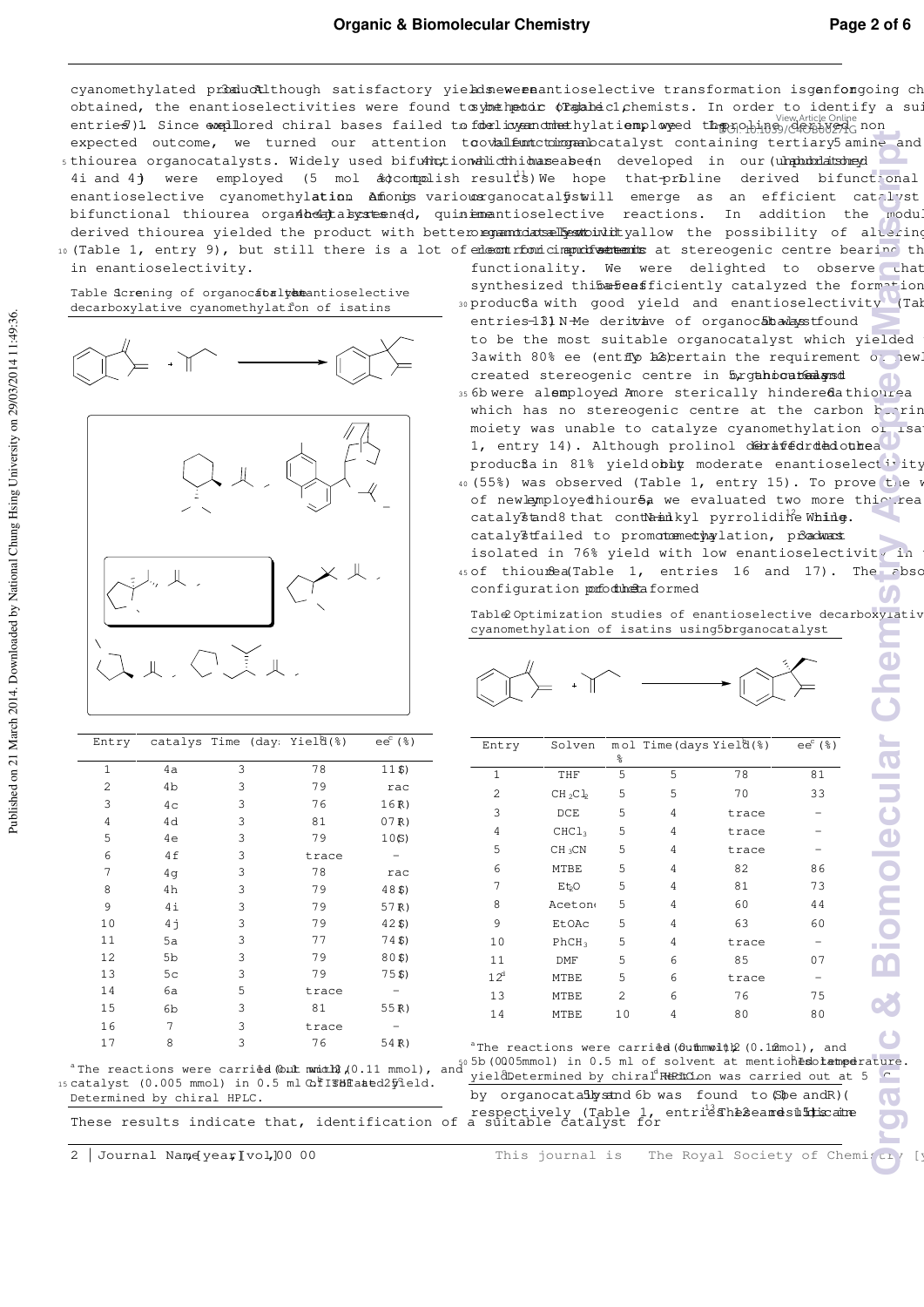that, the newly created stereogenic dematriengatanahoopon (Table entries).7 Various ubstituted isatins thiourea moiety not only dictates the stereochemifical demutcome esponding products in fair yields wit the reaction but it is also essential for efficantive selegiministics 3, (Tabrit sentral ) we Article Online we<br>Article 3, (Tabrit sentral 3, Table 3, 13, 13, 13, 13, 14, 13, 14, 14, 15, 16, 16, 17, 17, 17, 17, 17, 17, 17, induction. accomplished the first enantioselective cyanomethy

- 5 Further optimizations of reaction und that prathed stins in good yields and enantioselectivites for t temperature resulted in only marginal improfvement trates bearing halogens, electron withdrawin enantioselectivity and the depiction were allectron releasing group. % of cataDbstambient temperature and MTBE as the reaction <u>S</u>
- medium were identified as optimized reaction dco
- 10 the productin 82% yield and 84% ee. identified suitabbeifunctional thibum each outperformed wid used chiral bases and thiourea catalysts in cyanomethylation of isatin. 45
- Table Substrate scope of enanteidse had to xylative 15 cyanomethylation of isatins using 5brganocatalyst



| Entry | $R_1$ , R             | Product |        | Time Yield(%) | ee      |
|-------|-----------------------|---------|--------|---------------|---------|
|       |                       |         | (days) |               | (응)     |
| 1     | H, H                  | 3a      | 4      | 82            | 84      |
| 2     | $5-Br$ , H            | 3b      | 3.5    | 78            | 82      |
| 3     | $5-C1, H$             | 3c      | 4      | 82            | 84      |
| 4     | $5F$ , H              | 3d      | 3.5    | 76            | 87 (98) |
| 5     | $5-NO_2$ , H          | 3e      | 3.5    | 78            | 84 (99) |
| 6     | $5-OCH_3$ , H         | 3f      | 6      | 72            | 75      |
| 7     | 5,7di Br, H           | 3g      | 3      | 78            | 86      |
| 8     | 5,7di Cl,<br>Н        | 3h      | 4      | 72            | 90      |
| 9     | 5,7di Me, H           | Зi      | 6      | 72            | 81      |
| 10    | H, Bn                 | 31      | 4      | 75            | 70      |
| 11    | H, Me                 | 3k      | 4      | 81            | 80      |
| 12    | H, ter<br>butylacetat | 31      | 4      | 76            | 80      |
| 13    | H, Proparqy           | Зm      | 4      | 80            | 72      |

<sup>a</sup>The reactionscuereed outlwDth mmol)(0.11 mmol), 5bnd importance of substhivid texty oxindole scaffold in the  $(0.005$  mmol) in 0.5 ml of MTBE at edty induction ined by single recrystalisation.



Scheme Enantioselective synthesis of CPC

Reagents and conditions: (ith; LiAlH HCNOCNBH 3, MeOH, rth; (iii) NaH, MeI, dryhpMF% yiteld (over 3 steps).

There are only two reports on enantioselective s 50 CPC -1.Kitajimat.laemployedTi(Òr) mediated asymmetric

- allylation route to accomplish the totall. Synthesis Hayashi applied covalent organocatalysis to a nieve using enantioselective enamine additeraino weatin. demonstrated asymmetric bodycative cyanomethylation 55 method to synthesize CBCnq a -commalent thioured
- organocatalyst with comparable enantioselectiv<sub>-</sub>+ $\frac{1}{\sqrt{2}}$  in and with better overall yield.

#### Conclusions

60 In summary, we succeappfuled an organocationyst enantioselectyanemethylation of isatins for the firs the literature. It is noteworthy that, the well k systems such as chiral bases, privileged thioures f this transformation when compared to bifundupticnal t 65 developed in our laboratory. We further substantiate intermediate II to synthesizethPee steps. Due to t **Organical Corporation Chemistry**<br> **Organic Corporation Chemistry**<br> **Corporation Chemistry**<br> **Corporation**<br> **Corporation**<br> **Corporation**<br> **Corporation**<br> **Corporation**<br> **Corporation**<br> **Corporation**<br> **Corporation**<br> **Co** 

chiral HPLC. Enantiomeric excess in the parenthesis was obtained after<br>intermediate II will play vital role in the synthes field of medicinal chemistry, we are confident  $70$  bioactive small molecumites armore, xploration  $c_{\perp}$ 

20 The scope of the reaction impasted nuefter establishing the fataly stin new enantioselection she ing optimal reaction condition. Since better pharmacglogiedaluectivity laboratory. is expected with unprotected oxindole derivatives than their protected counterparts, various substituted pxindolmentale examinedas substrates. Islatims were treated with

25 Cyanoacetic incithe presence of 55 molh \MT&E at 25 General remarks

C. The corresponding cyanomethylated products<sub>75</sub> we per obtained over the anal oven dried flask. in good yields in all the 2% ase Notably, halogened for reactions and column chromatography were co substituents are well tolerated in timons mexantimethy and distilled prior to use. Toluene and Thr were in which the respective products were isolategodilm/66 NzofffenoneCl2 and CHClover Call Solvents 30 enantioselectivities. (Datines). 2 Reaction proceeded HPLC bought astianally grade and used without fur efficiently with good yield and enantioselecti<sub>s</sub> the inclusive sence was performed at ensigned gel

- of electron withdrawing substitutentat(Table, entry 5). A slight diminish in enantioselectivity was unoticed incthemn chromatography was performed presence of electron releasingMeub(Stabtleenentry silica gel 006 CmeshH -NMR and<sup>13</sup>C-NMR were recorded on aluminium plates with foldicator, visualised by irrad
- 356). 5<del>D</del>iBubstituted isatins were successfully used 500 MHzhstitfinent using DMSOd CDC las solvent and corresponding cyanomethylated oxindsbdateweren<sub>inultiplicity follows: s (singlet), d (doublet), t</sub> comparable yields and enantioselectivities of menart upstitutedltiplet), dd (doublet of doublet),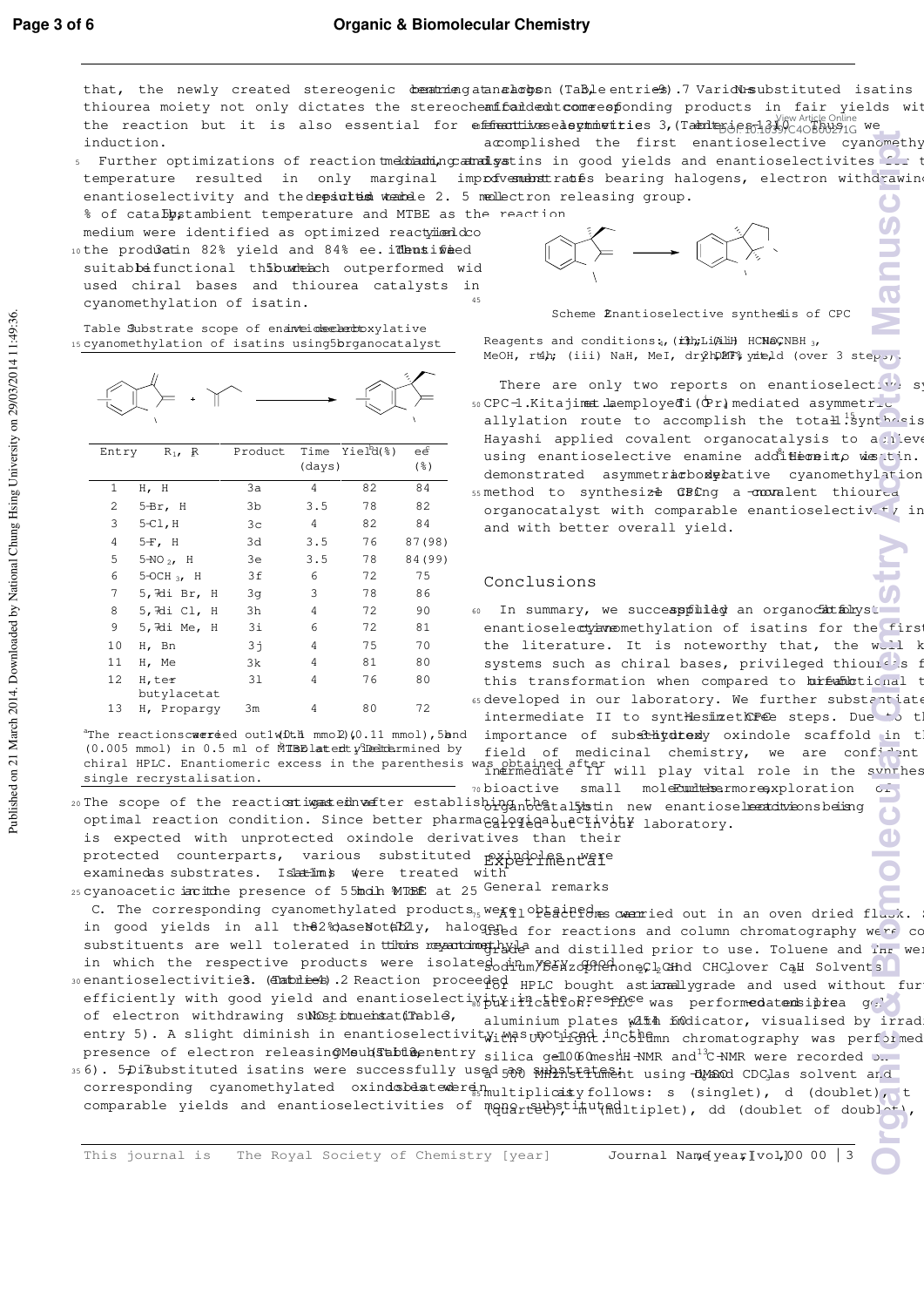triplet) bs (broad singlet).anthong reported in 25.9, 124.3, 116.8, 111.6, HPLC 0, 9025. LH hexane : Hertz. High resolution mass spectra were obtain**eBrOW, ES2**10 usu,ngl.0 mL/min) Chi<del>ra</del>lpalkunAn, =t20.5 View Article Online DOI: 10.1039/C4OB00271GQ-TOF mass spectrometer. IR spectra were reportemajorte in 30fmin 64%, ee. **Organic**<br> **Organic Biomolecular**<br> **Excepted**<br> **Excepted**<br> **Excepted**<br> **Excepted**<br> **Excepted**<br> **Excepted**<br> **Excepted**<br> **Excepted**<br> **Excepted**<br> **Excepted**<br> **Excepted**<br> **Excepted**<br> **Excepted**<br> **Excepted**<br> **Excepted**<br> **Exce** frequency of absorption Them enantiomeric excess is sobtained by HPLC analysis using a adwirpdlasseta\$Sheof5Fluor&hydroxy2-oxoindol=3ryl)acetonitrile s column (CHIRALPAK AD, ASH and OH). Optical(3d)<sup>0a</sup>. Prepared according to the general usping cedure rotation was reusid polarimeter at a wavelength is fitill 916.51 mg, mmoll) and the reaction completed afte 3.5 daysAfter column chromatography, the desired produ nm. obtained . $6I/5$  mg,  $87$ gield[ $1^{25}$ General procedure for asymmetric decaylative obtained  $\text{GUS}$  mg,  $\text{Gygie}$  of  $\text{GUS}$   $\text{GUS}$   $\text{GUS}$ Analytical data matches with previously  $^{\frac{1}{2}}$ Hported va <sup>10</sup> cyanomethylation of isatin NMR (500 d-M) H:=  $2, 1$  OMS 40 (J =  $6, 81.1 \omega$ ), To a stirred solfibi(2n3dfmg, 0mmOl, 5 m&l and <sub>70</sub> 2 . 5 H z , 7 1 H 2 , (m7, J 1=16 H 8) , 5 , 6 . 48.7 O ( isatin(0.1mmol) imTBE  $(0.5 \text{ mL})$ gyanoacetic  $2d1d.2$ 6.76 ( $sJ = 1H0$ , 51  $H0B \Rightarrow 31.600$ . 15 ( $h\alpha z$ , mg, 0.12 mmol) was addeestolution was stirred at ampoient MR (125 d 6) M: H z , 1 7 D6 M. S5 O, 188. temperature mentioned daysfter the reaction was Mas<sub>3</sub> 7 . 7 3 , 1 3 7 . 7 2 , 1 3 1 . 3 , 1 3 1 . <sup>15</sup> completed (monitored by TLC), the resulting mixture was  $m$ <sup>1</sup>1<sup>1</sup>/<sub>1</sub> and  $m$ <sub>1</sub>, 110.9, 110.9, 10.9, 10.9, 10.9, 10.9, 10.9, 10.9, 10.9, 10.9, 10.9, 10.9, 10.9, 10.9, 10.9, 10.9, 10.9, 10.9, 10.9, 10.9, 10.9, 10.9, 10.9, 10.9, 10.9, 10.9, 10.9, 10.9, 10.9, 10.9, 10.9, 10.9, concentratueder reduced pressure and the residue mm?s out mind in Chiralpako ADmn, = 41.73 (major), t through column chromatography on silica gel to give the mPhody ge. 3.  $(S)-2-(3Hydroxy5-nitr@-oxoindol-3nyl)acetonitri<sup>10a</sup> (3e)$ 20 (S)-2-(3-H ydroxy2-oxoindol-3-hyl)acetonit3ad<sup>10</sup>è Prepared according to the generalsping cedule in Prepared according to the generals procedure  $n_{so}$  (19.21 mg, mondl) and the reaction completed after  $3.5$ (29.4 mg, ft and the reaction completed aft antighted devitim charginaphy, the desired productined  $\mathbf C$ After column chromatography, the desixes obtain that  $(19a19 \text{ mg}, 879b1e1d)$   $[$   $]^{25}$  = -11.2(c = 1.00,0H);  $(30.54 \text{ mg}, \text{8} \text{9} \text{je} \text{Id} [\text{]}^2$  = -58.8(c = 1.MeOH); Analytical data matches with previously  ${}^{1}$  Heported 25 Analytical data matches with previously  $H$  (500  $H$  $\frac{1}{2}$  (500  $H$  $\frac{1}{2}$ ,  $\frac{1}{2}$  = 11.26 (s, 1H),  $\frac{1}{2}$  = 345 (d, NMR (500 MHz, DMS $\Theta_6$ ): = 10.5\$,(1H), 7.4J=(8,5  $_{85\,{\rm Hz}}$ , 1H), 8.27J=(d $\epsilon$ 5, 2Hz, 1H), 7(d) $\beta$ = 85.Hz, 1H), Hz, 1H), 7.2D=9t5 Hz, 1H),(₹J⊕9.5 Hz, 1H),(6,88 <sub>6.93</sub> (s, 1H), 3.⊋2165dz, H), 3.14 Jfd,17.0 Hz, 1H);  $J= 9.5Hz$ , 1H),  $606(s, 1H)$ ,  $5.8d$  $J= 20.5z$ , 1H),  $62(d)J$ <sup>13</sup>C NMR (125MHz, DMSO-d<sub>6</sub>): = 176, 9184.1, 142.3, 130.6  $= 20.5$ Hz, 1H)<sup>1</sup>;C NMR (125 MHz, DMSQ<sub>6</sub>): = 176.7, 127.2, 119, 116.7, 110.4, 7, HPQ, C 2(90.04 : il flexane : 30141.6, 130.0, 129.7,1212.4911.70110.0, 71.7,H2B.Cl <sub>iPrOH,</sub> 220 nm, 1.0 mL/min) Chi<del>i</del>alqoalkunAn, =t28.6 (90 : fidnexane i PrOH, 254 nm, 1.0 mL/min) Chiralpak a Br<sub>k</sub> = 34.13 (min0 $\mathfrak{B}$ , ee. H column<sub>x</sub> =  $21.3$  major),  $-23.9$  minor \$4% ee. (S)-2-(3-H ydroxy-5-methoxy-2-oxoindolin-3-yl)acetonitrile (S)-2-(5-Bromo-3-hydroxy-2-oxoindolin-3-yl)acetonitrile  $(3f)$ <sup>10a</sup>.Prepared according to the gene and ipropodedurient 35 (3b)<sup>0a</sup> Prepared according to the gene and immocedure 71 mg, mmdl) and the reaction completed after 6 d isatib (22.6 mg, filmol) and the reaction completed column chromatography, the desired product wa after 3.5.d&  $y$  is column chromatography, the  $\frac{1}{25}$   $\frac{1}{25}$   $\frac{1}{25}$   $\frac{1}{25}$   $\frac{1}{25}$   $\frac{1}{25}$   $\frac{1}{25}$   $\frac{1}{25}$   $\frac{1}{25}$   $\frac{1}{25}$   $\frac{1}{25}$   $\frac{1}{25}$   $\frac{1}{25}$   $\frac{1}{25}$   $\frac{1}{25}$   $\frac{1}{25}$ product swaobtained (20.84% mgiel@f[] $^{25}_{D}$  = -Analytical data matches with previously. Heported va 18.72c = 1 MeOH ); Analytical data matches  $NMR^i$ t $\bar{A}$ 300 MHz, DMS $\omega_6$ ): = 10.35 (s, 1H)(d, J= 2.5 opreviously reported HvNMR (500 MHz, DMSO (Hz, 1H), 6. (d) 4, 5.15 and 1.5 Hz, 1H), 6. 14 Hz, 1H),  $d_6$ ): = 10.80s, 1H), 7.60  $d_6$  Hz, 1H), 7.49  $d_0$  $_{100}$ (959 (s, 1H), 3.70 (s,(3H)=,13.03 Hz, 1H), 2I95 (d, = 8.5 20Hz, 1H), 6.8 $\sigma = (\mathcal{A}, 5 \text{ Hz}, 1\text{H})$ , 3J $\theta$ 5 ( $\phi$ <sub>*i*)</sub>  $\frac{1}{2}$  $\eta$ .0 Hz,  $1\frac{1}{10}$ ;NMR (125 MHz, DMS $\phi_6$ ): = 176.5, 155.0, 14.5 Hz, 1H),  $(3, 0.3 \pm 14.5 \text{ Hz}, 1\text{ H})$ ; NMR  $(125 \text{ 134.6}, 130.8, 116.9, 114.5, 111.1, 110;44$ PLC 2.3,  $3.5, 5.$ MHz, DMSO-d<sub>6</sub>): = 176.1, 140.9, 132.6, 132.1<sub>00</sub> 12 honexaneiPrOH, 220 nm, 1.0 mL/min) Chiralpak aD  $45\ 116.8$ ,  $113.6$ ,  $112.1$ ,  $70$ RPDC  $2507$ : ndexane :  $_{\rm H}$  column<sub>x</sub> = 22.9 (majp=28.17minor)75 ee.  $i$ PrOH, 220 nm, 1 mL/min) Chir<del>al</del>lpanklum $D_{R}$  = t  $_{105}$  $21.5$  (major),  $25t.8$  (mino2%, ee. (S)-2-(5,7-Dibromo-3-hydroxy-2-oxoindolin-3-yl)acetonitrile  $(3q)^{10a}$ . Prepared cording to the general 4 procedure times (S)-2-(5-Chlore3-hydroxy2-oxoindolinyl)acetonitriBbo 1g(30.49 mg, mmdl) and the reaction completed after 3  $\sigma$ 50<sup>10a</sup>. Prepared according to the generalsimpodes the After column chromatography, the udesimeen burned (18.16 mg, fundl) and the reaction completed  $a_{\pi}$ fegg  $4$   $38$ da $_{\pi}$ g,  $\pi$   $7$ gield [ $1^{25}$ <sub>D</sub> = -28.01(c = 1.0,  $\pi$ After column chromatography, the desixeobtain that a series data matches with previously. Heported va  $(18.26 \text{ mg}, \frac{8}{8} \frac{\text{9} \text{ie}}{\text{g}} \text{d} [\ ]^{25} _{\text{D}} = -26.0 \text{ (c = 1.00} \text{g} \text{OH})$ ; NMR (500 MHz,  $DMS@_{6}$ ): = 11.05s, 1H), 7.76 ( $\Delta$ , Analytical data matches with previously  $H = \frac{1}{2}$   $H = \frac{1}{4}$ ,  $H = \frac{1}{2}$ , 1H), 6.687 1H), 3.31.57(m, **COMPANY**  $_{55}$  NMR (500 MHz, DMSQd $_6$ ): = 10.6 $7$ s, 1H)48 (d,J = 2.5  $_{2}$ H); $^{13}$ C NMR (125 MHz, DMSQ $_6$ ) = 13.0, 140.6, 134.4, Hz, 1H),357(dd,J= 8.525 Hz, 1H), (@1,B=9 8.5 Hz, 1H),133.2126.2, 116.6,,1103,0272.7, 2APLC (90 : 110, 6.74 (s,  $3\text{H1}_{\text{I}}$ (d $J$ = 16.5 Hz $\text{H}$ )  $1$  3. $\text{Q}aJ$ = 16.5 Hz, 1H); hexane iPrOH, 254 nm, 1.0 mL/min) Chiflab palkum as  $13C$  NMR (125 MHz, DMS $\mathbb{Q}_6$ ): = 176.2, 140.5, 131.7, 129.8, 4 | Journal Name(year [vol]0000 This journal is The Royal Society of Chemistry [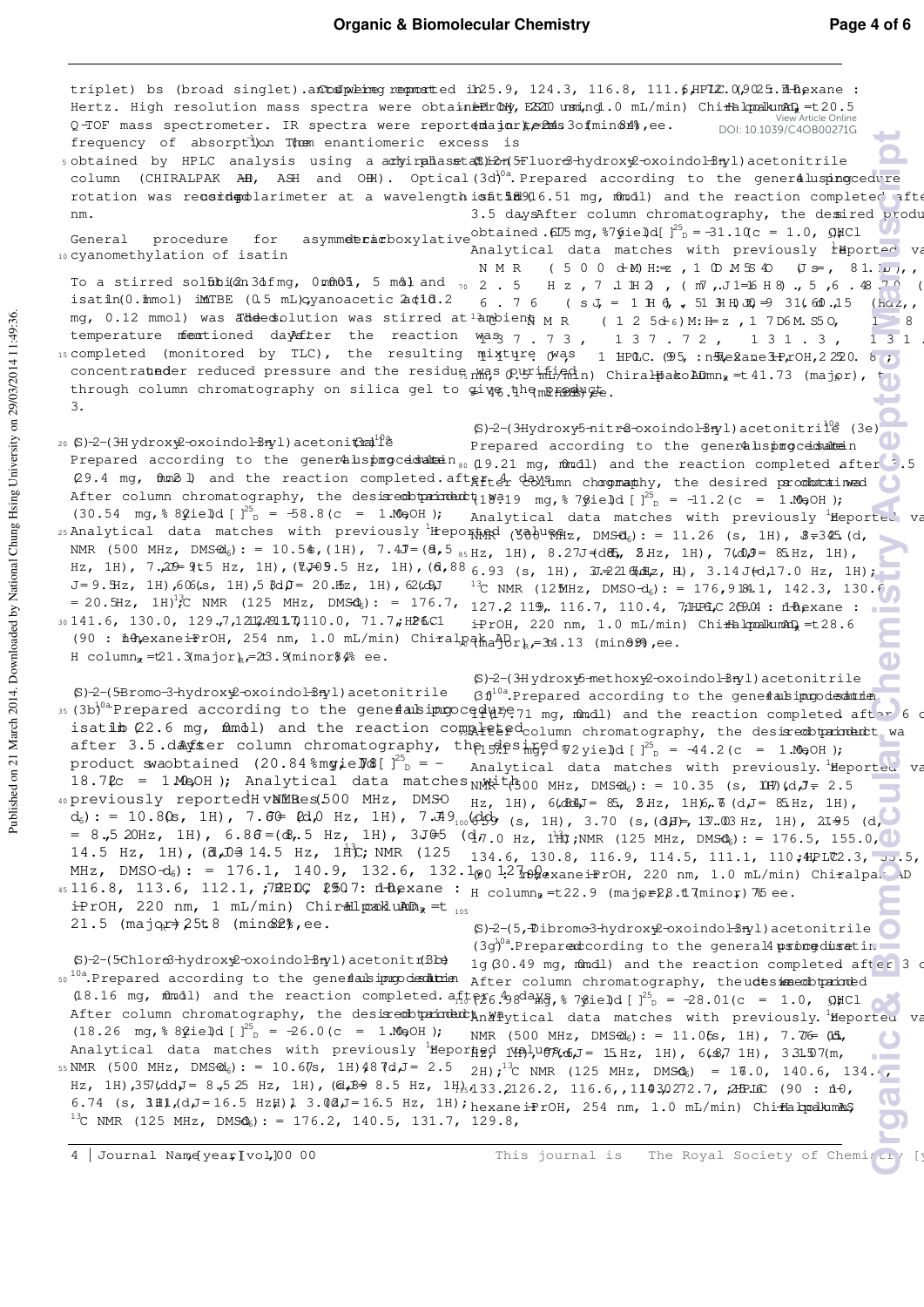| $t_R = 39.3$ (ming $\neq$ ) $A4t.8$ (ma $B66t$ ) ee.                                                                                                                                                                                                                                                                                                                                                                                                                                                                                                                                                                                                                                       |
|--------------------------------------------------------------------------------------------------------------------------------------------------------------------------------------------------------------------------------------------------------------------------------------------------------------------------------------------------------------------------------------------------------------------------------------------------------------------------------------------------------------------------------------------------------------------------------------------------------------------------------------------------------------------------------------------|
| 60 (S)-Tertbutyl - (23-(cyanomethy 3-hydroxy2-oxoindo 1-1 n<br>view Article Onling<br>\$)-2-(5, Dichlorshydroxy2-oxoindol 3ryl)acetonitrileyl)acetate. R3dpared according, tonding, tonding<br>proced<br>(3h)Prepared according to the generalsing cesturiansing is at 206.12 mg, mondl) and the reaction completed                                                                                                                                                                                                                                                                                                                                                                        |
| s 1h (21.60 mg, mundl) and the reaction completed after developments column chromat unexplaysired product<br>After column chromatography, the desixed prior and the solution (22.98% mg ie $\frac{35}{5} = -68.203c = 1.0$ ,<br>(18.50 mg, $\frac{3}{2}$ $\frac{3}{2}$ $\frac{1}{2}$ $\frac{5}{2}$ = -16.10(c = 1 Me <sub>2</sub> OH); <sup>1</sup> H $\frac{1}{2}$ $\frac{1}{2}$ $\frac{1}{2}$ $\frac{1}{2}$ $\frac{1}{2}$ $\frac{1}{2}$ $\frac{1}{2}$ $\frac{1}{2}$ $\frac{1}{2}$ $\frac{1}{2}$ $\frac{1}{2}$ $\frac{1}{2}$ $\frac{1}{2}$ $\frac{1}{2}$<br>NMR (500 MHzDMSO -d <sub>6</sub> ) = 11.21s, 1H),57,(硅 2.0Hz, 1H),7.36tcd = 7.5, 1.01HDz <sub>n</sub> ,15t,J=7.5Hz, 1H)6,74   |
| 1H),7.47d, U= 2.0 Hz, 15Hp2, (s1H)3,15, (d+16.5 Hz, (d, J=7.5Hz, 1H)4, 34d, J= 17.5 Hzt), 4.27(d, J= 17.5 Hz,<br>10 1H), 3.10, $(\pm 16.5 \text{ H} \text{dH})$ ; $^{13}$ C NMR (125MHz, DMSO -d <sub>6</sub> )<br>1H), $2.98J = 16 Hz,1H$ , $2.64J = 16 Hz,1H$ , $43$ , $(s)$<br>= 176.3, 138.6, 133.0, 1291.243.21261.166.7, 115.1, 992). $\hat{\tau}^2$ C NMR (125MHz, CDC4): =175.5, 166.5, 141.6, [.00.8]<br>25.6;HRMS (ESI) m/z calculated CfgHzO <sub>2</sub> N <sub>2</sub> Cl <sub>2</sub> +Na <sup>+</sup> : 70127.8, 124.6, 124.1, 115.6, 109.0, 83.6, 72.4, 42.3<br>HRMS $(ESI) m/z calculated Cf/dm8O4N2+Na+: 325.1159$<br>278.9695 foun278.9698HPLC (90 :, il thexane iPrOH, |
| 220nm, 1.0 mL/min) ChiralpackoADmn <sub>x</sub> =t33.2 (major)found325.1166HPLC (90: h0hexaneiPrOH, 22mm, 1.0<br>15 $t_R = 36.9$ minor, 980 ee.<br>$mL/min$ ) Chiralpa\H Atolumn <sub>R</sub> = t22.4(major) <sub>R</sub> = t27.4<br>$(minor)$ $0$ <sup>2</sup> $8$ ee.                                                                                                                                                                                                                                                                                                                                                                                                                    |
| (S)-2-(3Hydroxy5, 7dimethy £-oxoindol-3nyl) acetonitrile                                                                                                                                                                                                                                                                                                                                                                                                                                                                                                                                                                                                                                   |
| (3) Prepared according to the gene faultimpodes duine (S)-2-(3Hydroxy2-oxo1-(prop2-ynyl) indoBin                                                                                                                                                                                                                                                                                                                                                                                                                                                                                                                                                                                           |
| (17.52 mg, filmidl) and the reaction completed after) aced ay sitrile remanced according to the general roc<br>20 After column chromatography, the desisred bt printed waing isalmin (18.52 mg, 0mmbl) and ethreaction<br>$(15.57 \text{ mg})^2$ $\frac{1}{2}$ $2e$ $\frac{1}{2}$ $d$ $\left[\right]^{25}$ $d$ = -48.0(c = 1MeQH ); <sup>1</sup> H NMR<br>completed after 4 Natyer column chromatograph, th                                                                                                                                                                                                                                                                                |
| (500 MHzDMSO -d <sub>6</sub> ) = 10.48(s, 1H),09,031,6.92d(J= sodesired produstobraained (18.10% mogie Doll) <sup>25</sup> <sub>n</sub> = -                                                                                                                                                                                                                                                                                                                                                                                                                                                                                                                                                |
| 0.5Hz, 1H)6.50, (s1H)3.00, (d=16.5 HzH), 2.90, (d 41.0(c = 1MeQH); $^1$ H NMR (500 MHz, CDCl = 7.69dd,<br>J=16.5 H社), 2.24 (s, 1H), 2.1 6C NBAR 1(H)25MHz, J=7.0, 0.51HHz,7.45(td J=7.0, 1.51HHz,7.23(td J=                                                                                                                                                                                                                                                                                                                                                                                                                                                                                |
| $_{25}$ DMSO $-d_6$ ) =177.1, 137.6,5,13130.8, 129.5, 122.0, 71.59.104 $\pm$ , 1H)7,14 $d$ ,J=7.5Hz, 1H)4,53 $d$ d,J=17.5, 2.5<br>117.1, 72.2, 26.2, 20HRMS 1(ESZ) m/zcalculated folkz, 1H) A. 47(dd, $J = 17.5$ , 2. 5HHz, 3.18 (3, BH Od, $J = 17.5$<br>$C_{12}H_{12}O_2N_2+Na^+$ :239.0791 foun2t39.079 hPLC (90 : $n+0$ , ss 165 Hz, 1H), 2.7d, J = 16 Hz, 1H $Q$ , 29, $Q \equiv 2.5$ Hz); 1                                                                                                                                                                                                                                                                                          |
| hexane iPrOH, 254 nm, 1.0 mL/min) Chirialpak AD <sup>13</sup> C NMR (125MHz, CDC1): = 174.7, 141.1, 131.1, 127.7                                                                                                                                                                                                                                                                                                                                                                                                                                                                                                                                                                           |
| 124.6, 124.5, 115.5, 110.4, 76.1, 73.4 HRM2.7, 20.9,<br>10.6 (minox), 11.7 (majoda) ee.<br>$(EST)$ m/z calculated $Cf$ $M_0$ $O_2N_2+Na^+$ : 249.0634 of und:<br>30                                                                                                                                                                                                                                                                                                                                                                                                                                                                                                                        |
| $(S)$ -2-(Henzy-B-hydrox $\mathcal{L}$ -oxoindol-Bnyl)acetonitrile<br>$249.0635$ HPLC (90 :, hthexane iPrOH, 220 nm, 1.0<br>$(3)$ <sup>10a</sup> . Prepared according to the gener&luspingcodula min) Chiralpall CD lumn <sub>r</sub> $\pm$ 34.6 major) <sub>Rr</sub> = t41.8<br>isating $(23.72 \text{ mg})$ , mondl) and the reaction completed mainteen $74$ ee.                                                                                                                                                                                                                                                                                                                        |
| days After column chromatography, the desired synthesis of the lob<br>35 obtained (2mg 877% yield[ $J^{25}$ <sub>D</sub> = -51.0(c = 1MeOH );                                                                                                                                                                                                                                                                                                                                                                                                                                                                                                                                              |
| Analytical data matches with previously. Hepordedo but hose of .0 g, 5.3 mmol ) inm THF was cooled                                                                                                                                                                                                                                                                                                                                                                                                                                                                                                                                                                                         |
| NMR (500 MHz, CDgl: = 7.65, J& 75Hz, 1H), 47.3 to 0C and LiAlH(0.605 lg, 9 mmol) was added in portions<br>7.2 (m, 6H), 7,14 (LHz, 1H), 76(d]J = 8. CHz, 1H), 95 After stirred at room temperature for 3 hours,<br>quenched with 50% of sodium potassium tartrate solu<br>4.2 (d, $J = 16$ . $Hz$ , 1H), 4. $8d$ , $J = 16$ . $wz$ , 1H), 43( $d$ , $J = 16$                                                                                                                                                                                                                                                                                                                                |
| filtered over celitatithashtDAc The crude product was<br>40 16.5, Hz5 1H), $8\frac{1}{2}$ (dd, $J = 100$ , 1H $2$ , 1H) <sup>2</sup> C NMR (125                                                                                                                                                                                                                                                                                                                                                                                                                                                                                                                                            |
| used for next step withduitcanidion isolution (422)<br>MHz, CDC $\frac{1}{2}$ : = 175.5, 1A23500, 130.8126, 126,<br>mg, 5.2 mmol) was added to a soundeiomatefinal<br>1274, 127.2, 124.0, 1273,169.8152, 317, 27.HPLC<br>(70: BenexaneiPrOH, 220 nm, 1.0 mL/min) ChiralpMROMS(25 mlatO C, theNaCNBH 3 (658 mg, 10.4 mmol) vas                                                                                                                                                                                                                                                                                                                                                              |
| added portion wiste aneattion mixture was stirred for<br>H, $_{R}t=12$ . $\text{Minimum}$ $_{R}t=23$ . $\text{7}\text{ maximum}$ $\%$ ee.                                                                                                                                                                                                                                                                                                                                                                                                                                                                                                                                                  |
| room temperature. The resulting quistud medwaith $R$ <sup>H</sup><br>45                                                                                                                                                                                                                                                                                                                                                                                                                                                                                                                                                                                                                    |
| 2-(3Hydroxyl-methy £-oxoindol-3nyl) acetonitrile <sup>0a</sup> . (3k).0 phosphate buffer solution and organic adter:<br>Prepared according to the generalsproced at extracted with ethyl acetate three times, an <sup>1</sup> the<br>(16.11 mg, findl) and the reactidated mafter A udayganic extracts were dried overSanhydpooriNe                                                                                                                                                                                                                                                                                                                                                        |
| After column chromatography, the desixembtrandured dimethylated product.crude materiadisensidvein<br>50 (16.37 mg, $8 \text{Nie}$ $d$ [ $3^{25}$ = -30.0 (c = 1.MgOH);<br>THF (15 mLand added dropwiseNad the% dispersior 11                                                                                                                                                                                                                                                                                                                                                                                                                                                               |
| Analytical data matches with previously Hepormederalloss. 100h mappy THF at When the gas evolution<br>stopped, methyl iodide (0.6mL, 3 mmol) was added slot<br>NMR (500 MHz, CD $91:$ = 7.65 Jet, 75Hz, 1H), 37(t4dJ<br>$= 8.0$ D.Hz, 1H), ( $\frac{10}{10}$ , $\frac{100}{100}$ , $\frac{100}{100}$ , $\frac{100}{100}$ , $\frac{100}{100}$ at room temperations the rewassignented                                                                                                                                                                                                                                                                                                       |
| with water and filtered over celhteEtOMashilhog vit<br>1H), $50($ s, 1H), $2$ $3s2$ 3H) $033$ $6d$ J = 16., 1H $2$ , 1H),<br>55 2.1 (dd, J = 16.5, HzQ1H); <sup>13</sup> C NMR (125 MHz, CDQl: =<br>crude product was purified by column chromatography                                                                                                                                                                                                                                                                                                                                                                                                                                    |
| 175.5, 142.7, 130.9, 127.5, 124.2, 123296, 125.3, (HOFCH as oi(D298, 27% yield over 3) Atmaplaytical<br>26.5HPLC (95 : nH)exane iPrOH, 254 nm, 1.0 mL/midd a was matched with previously repreted nue-                                                                                                                                                                                                                                                                                                                                                                                                                                                                                     |
| Chiralpak $\oplus$ $p_k$ = 18.7 (maj $p \neq 21.3$ (minor), 80% ees +98.4 (c = 0.73, MeONNY) (500 MHz, CDO I = 7.24<br>7.10 (m, 2H), $6.74$ (dob, 7.0 Hz, 1H), J $6.31$ Htd,                                                                                                                                                                                                                                                                                                                                                                                                                                                                                                               |
| Journal Name[year]vol]00 00   5<br>The Royal Society of Chemistry [year]<br>This journal is                                                                                                                                                                                                                                                                                                                                                                                                                                                                                                                                                                                                |